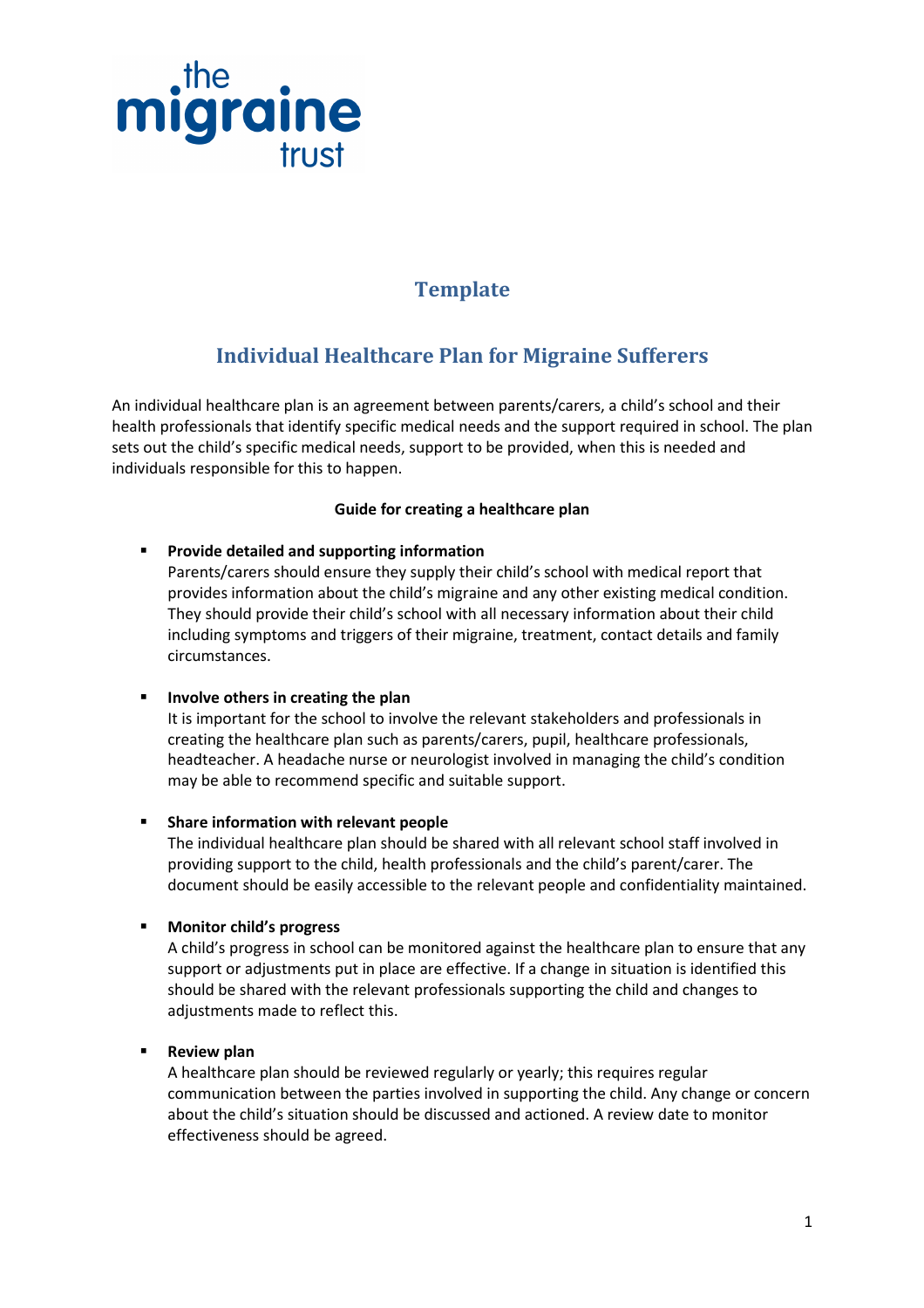# migraine trust

#### My healthcare plan

Date of plan: \_\_\_\_\_\_\_\_\_\_\_\_\_\_\_\_\_\_\_\_\_\_\_\_\_\_\_\_\_\_\_\_\_\_\_\_\_\_\_\_\_\_\_\_\_\_\_\_\_\_\_\_\_\_\_\_\_\_\_\_\_\_ Review date: \_\_\_\_\_\_\_\_\_\_\_\_\_\_\_\_\_\_\_\_\_\_\_\_\_\_\_\_\_\_\_\_\_\_\_\_\_\_\_\_\_\_\_\_\_\_\_\_\_\_\_\_\_\_\_\_\_\_\_\_\_\_

(Plan should be renewed annually or more frequently if the child's situation changes)

Name of person completing plan: \_\_\_\_\_\_\_\_\_\_\_\_\_\_\_\_\_\_\_\_\_\_\_\_\_\_\_\_\_\_\_\_\_\_\_\_\_\_\_\_\_\_\_\_\_ Role:

| <b>Pupil's details</b> |  |
|------------------------|--|
| Pupil's name           |  |
| Date of birth          |  |
| Year/form              |  |
| Home address           |  |
| School name and        |  |
| address                |  |
| Class teacher          |  |
| Gender                 |  |

| <b>Emergency/family contacts information</b> |                                             |  |
|----------------------------------------------|---------------------------------------------|--|
| <b>Name</b>                                  |                                             |  |
| <b>Relationship to child</b>                 |                                             |  |
| <b>Telephone</b><br>numbers                  | <b>Home</b><br><b>Work</b><br><b>Mobile</b> |  |
| <b>Address</b>                               |                                             |  |
| Email                                        |                                             |  |

| <b>Name</b>                  |                                      |  |
|------------------------------|--------------------------------------|--|
| <b>Relationship to child</b> |                                      |  |
| <b>Telephone</b><br>numbers  | Home<br><b>Work</b><br><b>Mobile</b> |  |
| <b>Address</b>               |                                      |  |
| Email                        |                                      |  |
| Siblings' name(s)            |                                      |  |

| <b>Health professionals' and education contacts</b> |  |
|-----------------------------------------------------|--|
| $\overline{\phantom{a}}$ GP                         |  |
| <b>Consultant</b>                                   |  |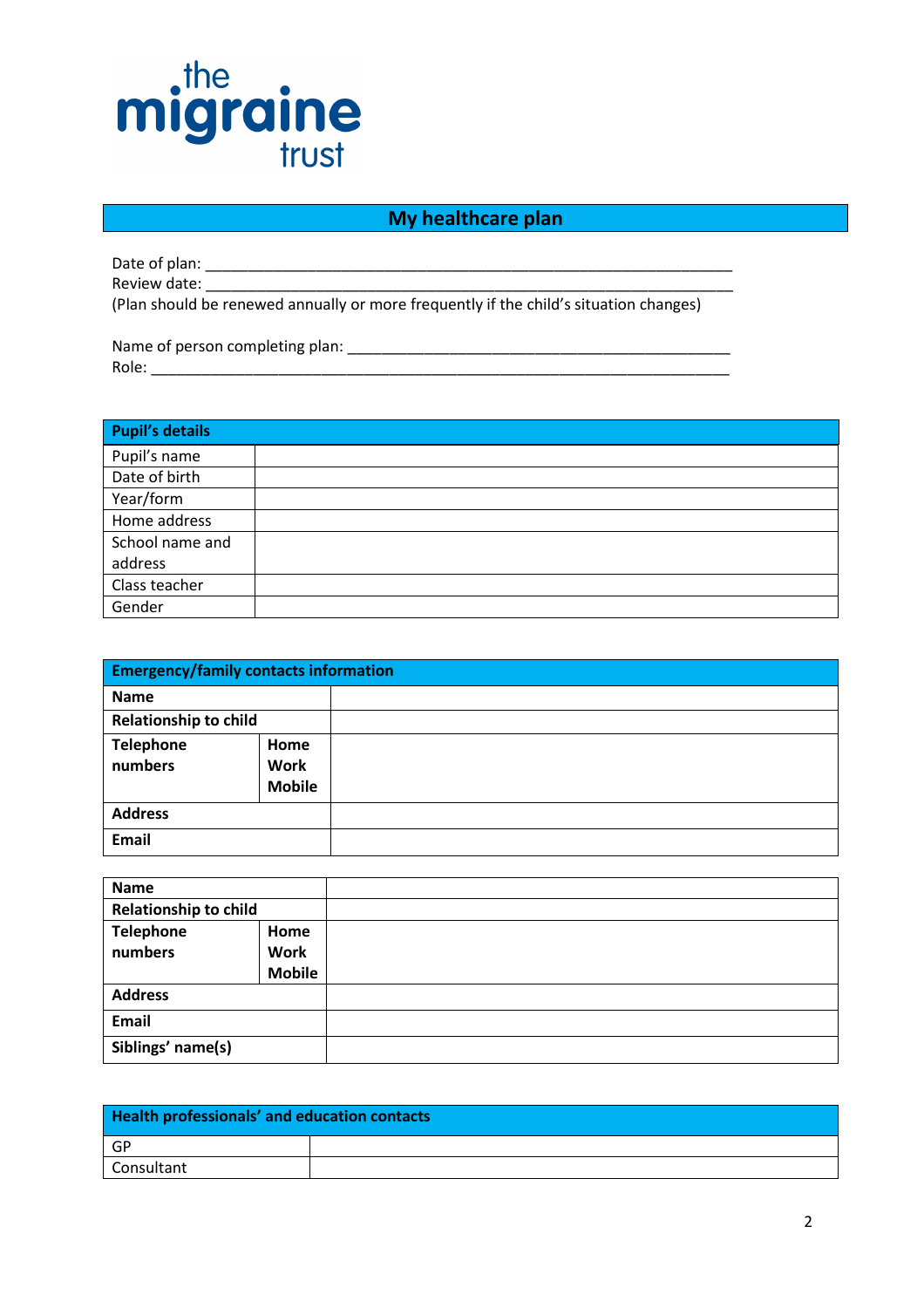

| Specialist nurse       |  |
|------------------------|--|
| SEN coordinator (if    |  |
| applicable)            |  |
| Other support staff in |  |
| school                 |  |

| <b>Medical details</b>  |  |
|-------------------------|--|
| Type of migraine        |  |
| Description of symptoms |  |
| and                     |  |
| <b>Triggers</b>         |  |
|                         |  |
|                         |  |
|                         |  |
| Treatment; frequency,   |  |
| duration etc            |  |
|                         |  |
|                         |  |
| Allergies               |  |
|                         |  |
| Other existing medical  |  |
| conditions              |  |
|                         |  |
|                         |  |

| Agreed adjustments: (it is important that this reflects the fluctuating and episodic nature of migraine) |  |  |
|----------------------------------------------------------------------------------------------------------|--|--|
|                                                                                                          |  |  |
|                                                                                                          |  |  |
|                                                                                                          |  |  |
|                                                                                                          |  |  |
|                                                                                                          |  |  |
|                                                                                                          |  |  |
|                                                                                                          |  |  |
| Continue on a separate sheet if necessary                                                                |  |  |
| Procedure for                                                                                            |  |  |
| emergency/incident                                                                                       |  |  |
| (medication, contact, etc)                                                                               |  |  |
| Procedure to follow when                                                                                 |  |  |
| pupil is absent due to an                                                                                |  |  |
| attack (contact, work                                                                                    |  |  |
| provided, extra tuition)                                                                                 |  |  |
| Arrangements for school                                                                                  |  |  |
| trips/activities outside                                                                                 |  |  |
| normal school timetable                                                                                  |  |  |
|                                                                                                          |  |  |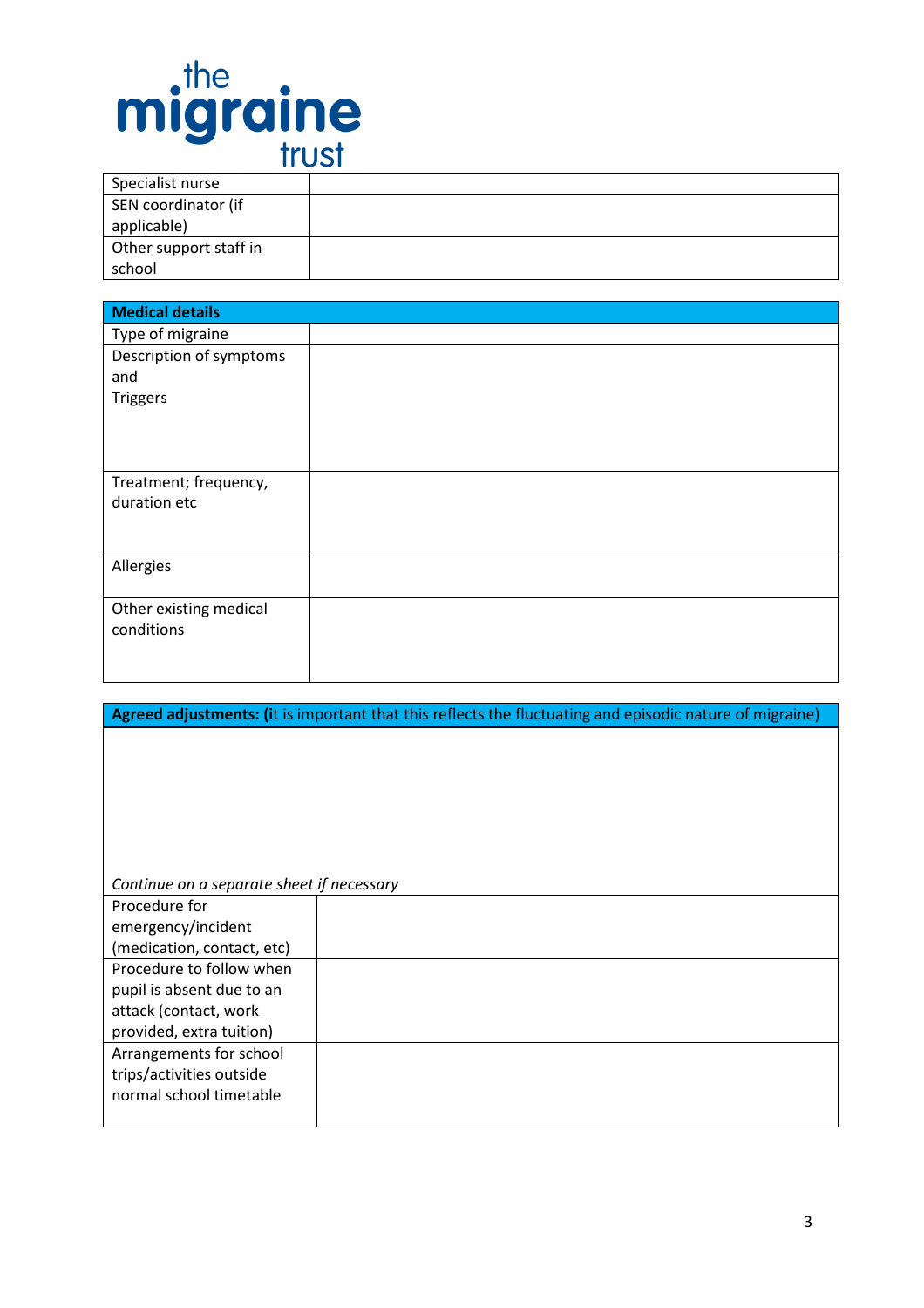# migraine

| <b>Medication</b>      |  |
|------------------------|--|
| Name (on the           |  |
| container/packaging)   |  |
| Prescribed dose/method |  |
| When to administer     |  |
| Known side effects     |  |
| Self administration    |  |
| Staff responsible      |  |
| Additional information |  |
|                        |  |

Staff training requirements (if any)

#### Additional comments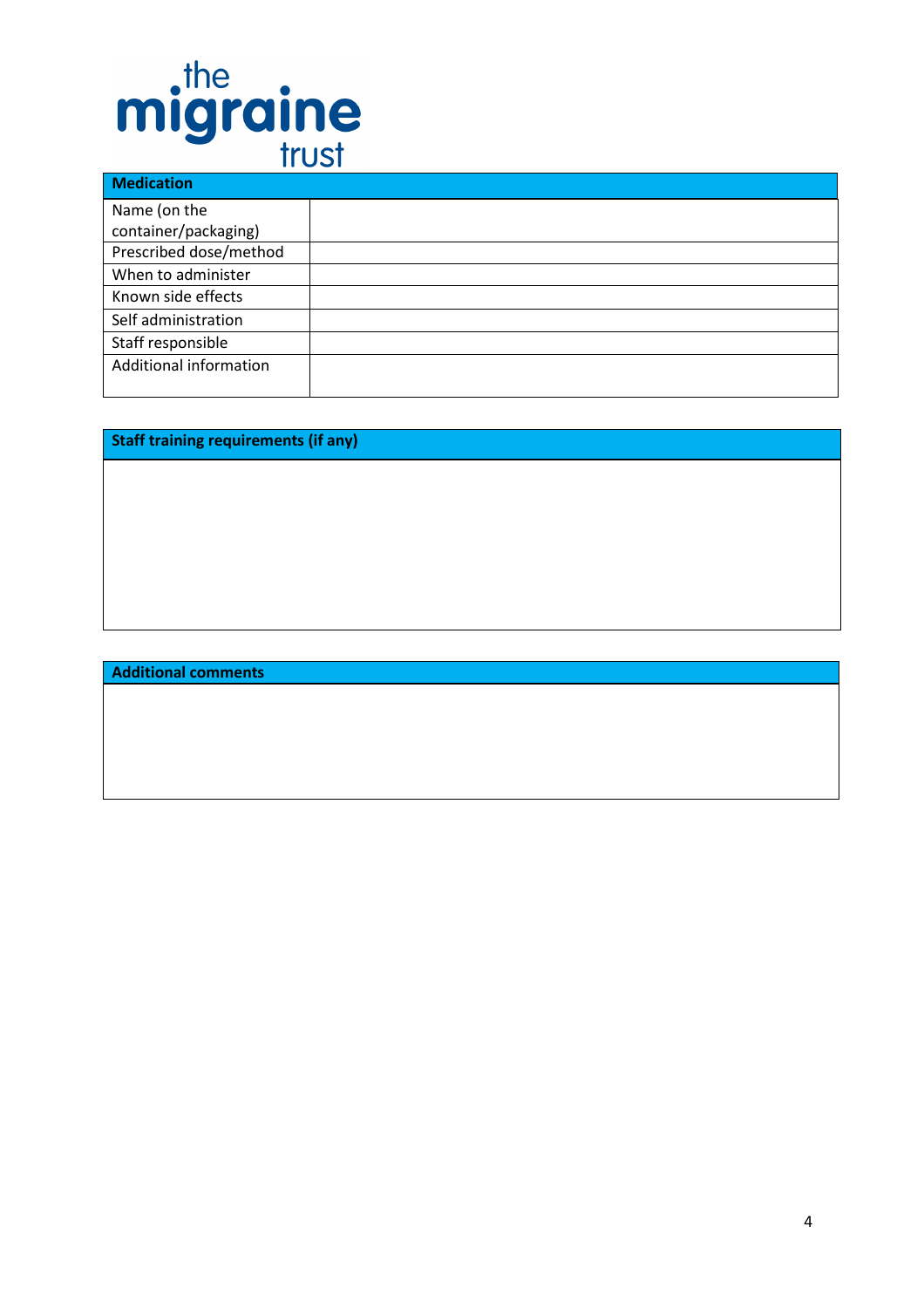## migraine trust

#### Agreement

I agree that the information in this individual healthcare plan is accurate and up to date. I understand that the information in this document will be shared with the relevant professionals involved in my child's education and at times external health professionals for the purposes of the health and safety of my child. I agree to inform the school as soon as possible of any changes which affect this plan.

I agree that:

 $\Box$  The school will be responsible for the storage of my/my child's medicines and it will be stored in accordance with the schools policy.

- The school will be responsible for administering my/my child's medication at required intervals/in emergencies as stated in this healthcare plan.

□ I agree that I/my child can keep my/their medication on my/their person and have responsibility for the use of this when required.

□ I am aware of, and have read and understood the school's medical conditions policy shown to me.

| <b>Parent/carer and pupil's signatures</b> |  |
|--------------------------------------------|--|
| Parent/carer's name                        |  |
| Signature                                  |  |
|                                            |  |
| Pupil's name                               |  |
| Signature                                  |  |

I agree that the information in this plan is accurate and up to date.

| Health professional's signature |  |
|---------------------------------|--|
| Health professional's name      |  |
| Job title                       |  |
| Signature                       |  |

I agree, on behalf of the school, to the procedures, including management of medication, outlined in this individual healthcare plan and I'm responsible for ensuring the necessary action is taken by the school. I agree to inform the relevant parties and review the plan in the event that any changes occur which may affect this agreement.

| School staff signature |  |
|------------------------|--|
| Name                   |  |
| Job role               |  |
| Signature              |  |